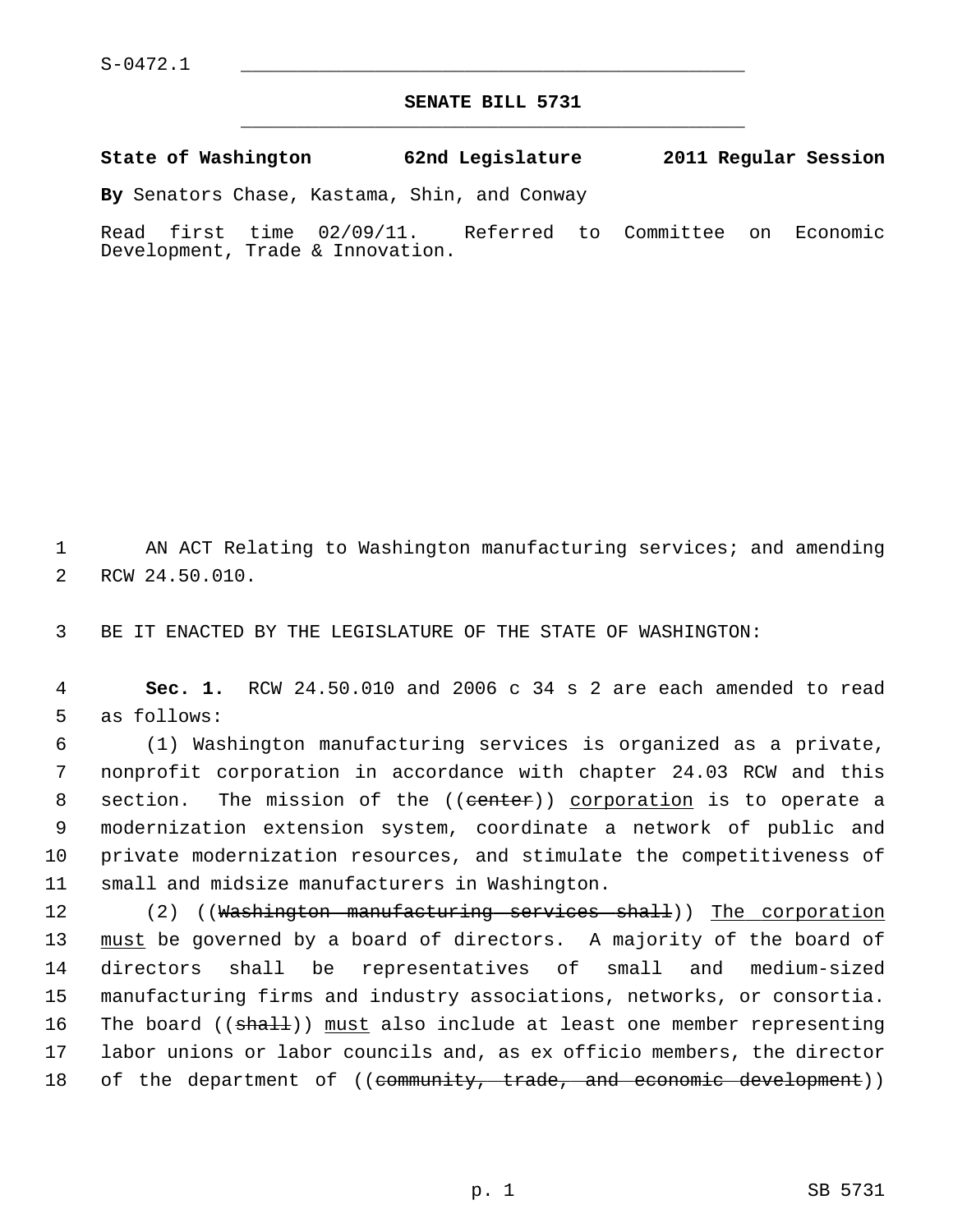1 commerce, the executive director of the state board for community and 2 technical colleges, and the director of the workforce training and 3 education coordinating board, or their respective designees.

4 (3) ((Washington manufacturing services)) The corporation may be 5 known as impact Washington and may:

 6 (a) Charge fees for services, make and execute contracts with any 7 individual, corporation, association, public agency, or any other 8 entity, and employ all other legal instruments necessary or convenient 9 for the performance of its duties and the exercise of its powers and 10 functions under this chapter; and

11 (b) Receive funds from federal, state, or local governments, 12 private businesses, foundations, or any other source for purposes 13 consistent with this chapter.

14 (4) ((Washington manufacturing services shall)) The corporation 15 must:

16 (a) Develop policies, plans, and programs to assist in the 17 modernization of businesses in targeted sectors of Washington's economy 18 and coordinate the delivery of modernization services;

19 (b) Provide information about the advantages of modernization and 20 the modernization services available in the state to federal, state, 21 and local economic development officials, state colleges and 22 universities, and private providers;

23 (c) Collaborate with the Washington quality initiative in the 24 development of manufacturing quality standards and quality 25 certification programs;

26 (d) Serve as an information clearinghouse and provide access for 27 users to the federal manufacturing extension partnership national 28 research and information system; and

29 (e) Provide, either directly or through contracts, assistance to 30 industry or cluster associations, networks, or consortia, that would be 31 of value to their member firms in:

32 (i) Adopting advanced business management practices such as 33 strategic planning and total quality management;

34 (ii) Developing mechanisms for interfirm collaboration and 35 cooperation;

36 (iii) Appraising, purchasing, installing, and effectively using 37 equipment, technologies, and processes that improve the quality of 38 goods and services and the productivity of the firm;